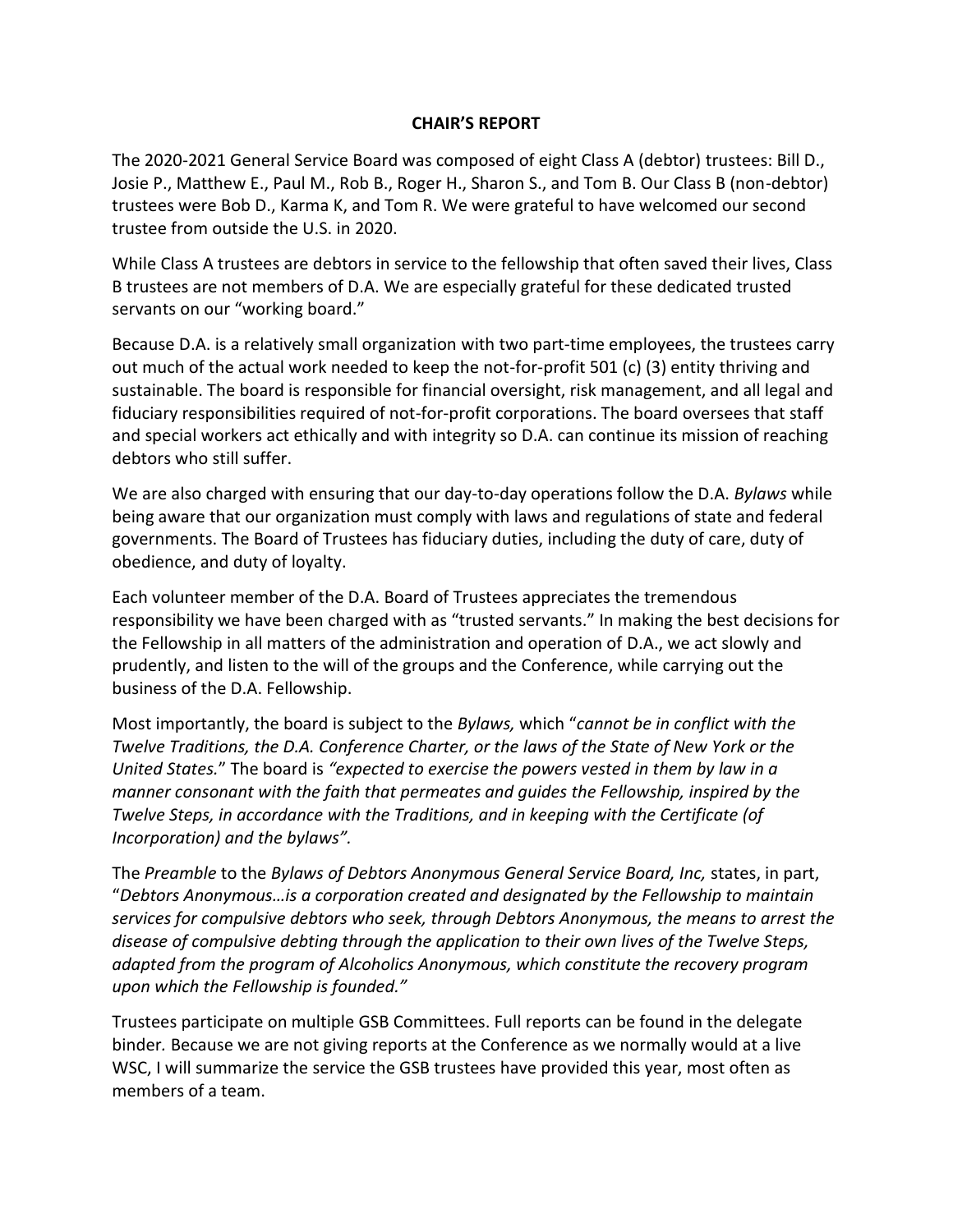General administrative accomplishments include:

- $\triangleright$  Communicated with A.A. GSO and respectfully requested in writing that A.A. allow D.A. to adapt the Steps and Traditions to change male pronouns to gender neutral pronouns (awaiting response).
- $\triangleright$  Consulted with other 12 Step fellowships about best practices during pandemic.
- ➢ Discussed co-hosting "Day of Sharing" for leadership of 12 Step fellowships (usually held annually in person at the A.A. GSO in NYC) – by videoconference in 2021.
- $\triangleright$  Consulted with governance specialist and African American parliamentarian for guidance and best practices to promote anti-racism.
- ➢ Evaluated the feasibility of holding 2021 World Service Conference in-person at the Newark Marriott as per our two-year contract, or whether the pandemic would preclude the in-person conference again in 2021. Kept abreast of the weekly "New Jersey COVID-19 Updates" by email.
- $\triangleright$  Determined in February 2021 that the WSC would be held via videoconference. Negotiated the existing contract with the hotel to cancel the in-person event which resulted in no costs assessed to the fellowship.
- $\triangleright$  Investigated options for liability insurance required for the contract for the 2022 WSC in London. It has been challenging to find an insurance company willing to underwrite liability coverage for a U.S. not for-profit event held outside the U.S. Insurers have been hesitant to underwrite policies during the COVID-19 pandemic, given the emerging virus variants and the instability of the travel and hospitality industries.
- ➢ Reviewed insurance policies for the GSO in Needham: updated Business Insurance for contents and liability and increased coverage based on addition of a new adjoining office space. Reviewed D.A.'s workers' compensation, directors and officers, and other insurance products.
- ➢ Renewed copyrights and trademarks for multiple D.A. assets.
- $\triangleright$  Convened an ad hoc committee to address issues of race, debt, and the Traditions, and to reply to requests by delegates for clarification of procedures.
- $\triangleright$  Board members attended a seminar on "Inclusive Leadership" offered by the Harvard Business School Club that had been recommended by a member of the UUOC. D.A. employees (were required to) and board members (voluntarily) completed 12-hour antiracism training offered online by the University of Colorado, Boulder. Several board members registered for additional anti-racism training courses, including an "Implicit Bias Module Series," offered online by the Ohio State University.

# GSB Office Committee

- $\triangleright$  Negotiated new leases and optional extensions for Needham office.
- $\triangleright$  Investigated options for possible relocation to Tier 1 cities based on interest from Intergroups.
- $\triangleright$  Provided human resources training for our two part-time employees, (Teresa H. and Patti B.).
- ➢ Conducted employee performance reviews. GSB office liaisons conducted meetings with Office Manager (weekly) and literature fulfillment clerk (as needed).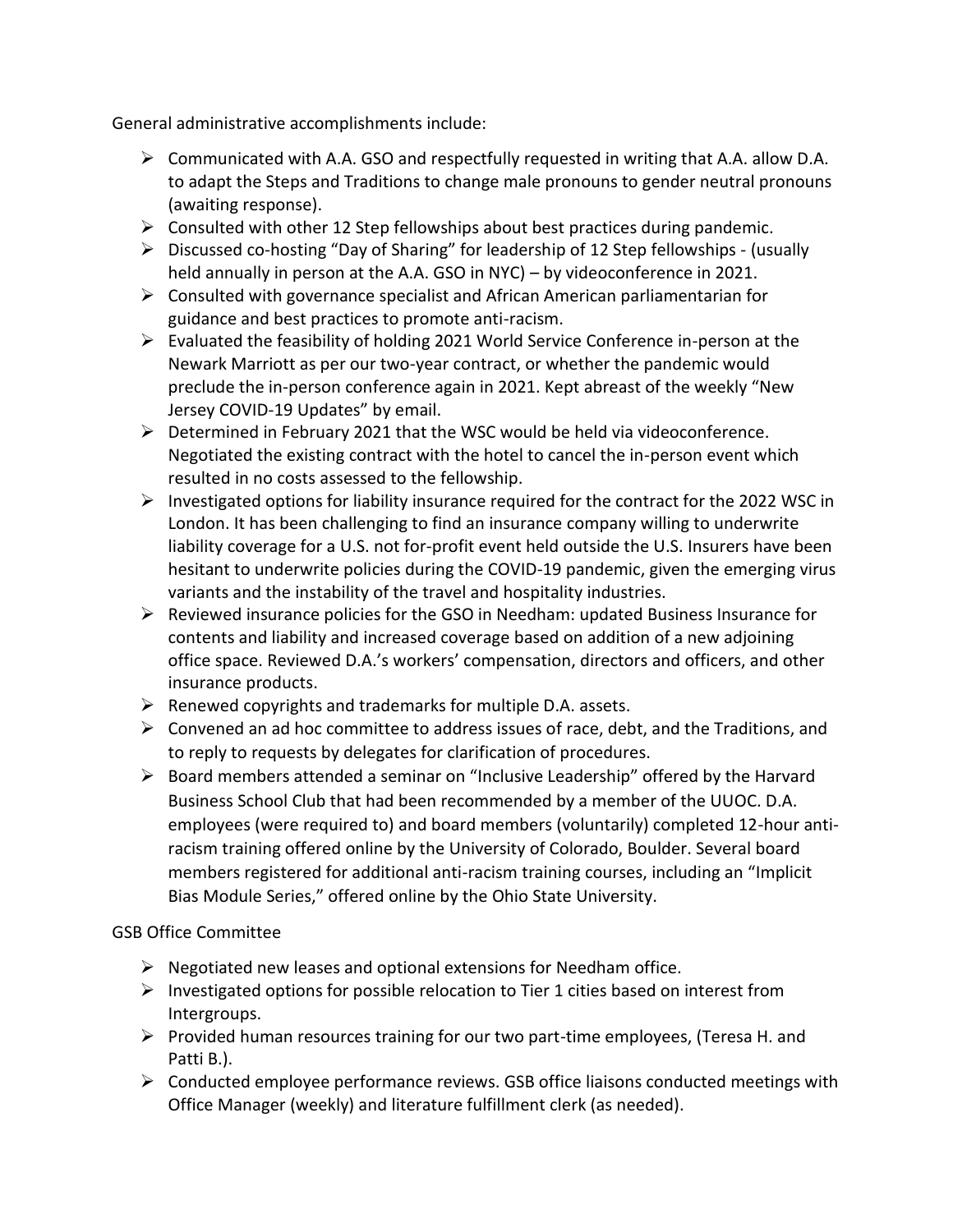- ➢ Performed a physical inventory of our literature before the close of the fiscal year (June 30<sup>th</sup> of each year). Trustee members of the GSB Office Committee spent three days at the GSO in Needham in June and counted the literature: (we had 7,594 books, 51,950 pamphlets, 12,971 bookmarks, 9,567 cards, and 243 thumb drives included in our inventory at the end of this fiscal year!)
- ➢ Assembled heavy-duty shelves for storage of additional literature in GSO. Assisted GSO staff with configuration of new office space. Organized the storage room for improved space utilization and workflow. Assessed need for and approved purchase of new office equipment. Interviewed and hired general contractor to complete office upgrades. Met with building owner to discuss new space, lease, and insurance requirements.

GSB Finance Committee:

- ➢ Maintained the Income and Spending Plan for FY 2020-2021 and prepared the 2021- 2022 Income and Spending Plan for D.A. Worked with D.A.'s bookkeeper and accounting firm to prepare and review taxes and other legally-required yearly filings.
- $\triangleright$  Generated monthly reports for the WSC Resource Development Committee and for members of the fellowship.
- $\triangleright$  Paid invoices promptly.

GSB Conference Committee (with Executive Committee):

- $\triangleright$  Requested quotes, costs, determined the logistics, and assessed the feasibility of providing simultaneous interpretation services in multiple languages at the WSC.
- $\triangleright$  Held multiple phone and videoconference planning meetings with London, U.K. venue to plan 2022 WSC – the first WSC to be held outside of the U.S.!
- ➢ Planned and assisted the WSC Conference Committee and Host Committee with the virtual 2021 WSC, including Orientation Sessions, Registration Packet, Mentor-Mentee program for delegates (new program, with WSC Conference Committee!), and compiled and distributed Conference materials and videoconference links.
- $\triangleright$  Interviewed and hired videoconference specialists and event coordinator for WSC 2021.
- $\triangleright$  Developed spending plan for 2021 WSC.
- ➢ Responsible for all aspects of WSC registration process and, with the Host Committee, facilitated payments for John H. Scholarship program. With the GSO, maintained records of payments, inquiries, refunds, and resolution of challenges.

GSB Communications and Technology Committee:

- $\triangleright$  Upgraded and maintained D.A. website (with the assistance of Project Contributor, Jeffrey F.), and addressed and resolved "glitches" as they were identified.
- $\triangleright$  With the technology and communications ACMs and PCs, (Sherri H. and Staci L.), produced four issues each of the *Ways & Means* and the *D.A. Focus*, including layout and design, editing, and proofreading.
- $\triangleright$  Continued to assess for best practices and improvements for the D.A. website.
- $\triangleright$  Sent out approximately 90 eNews blasts to members of the fellowship.

GSB International and Literature Translation and licensing Committee: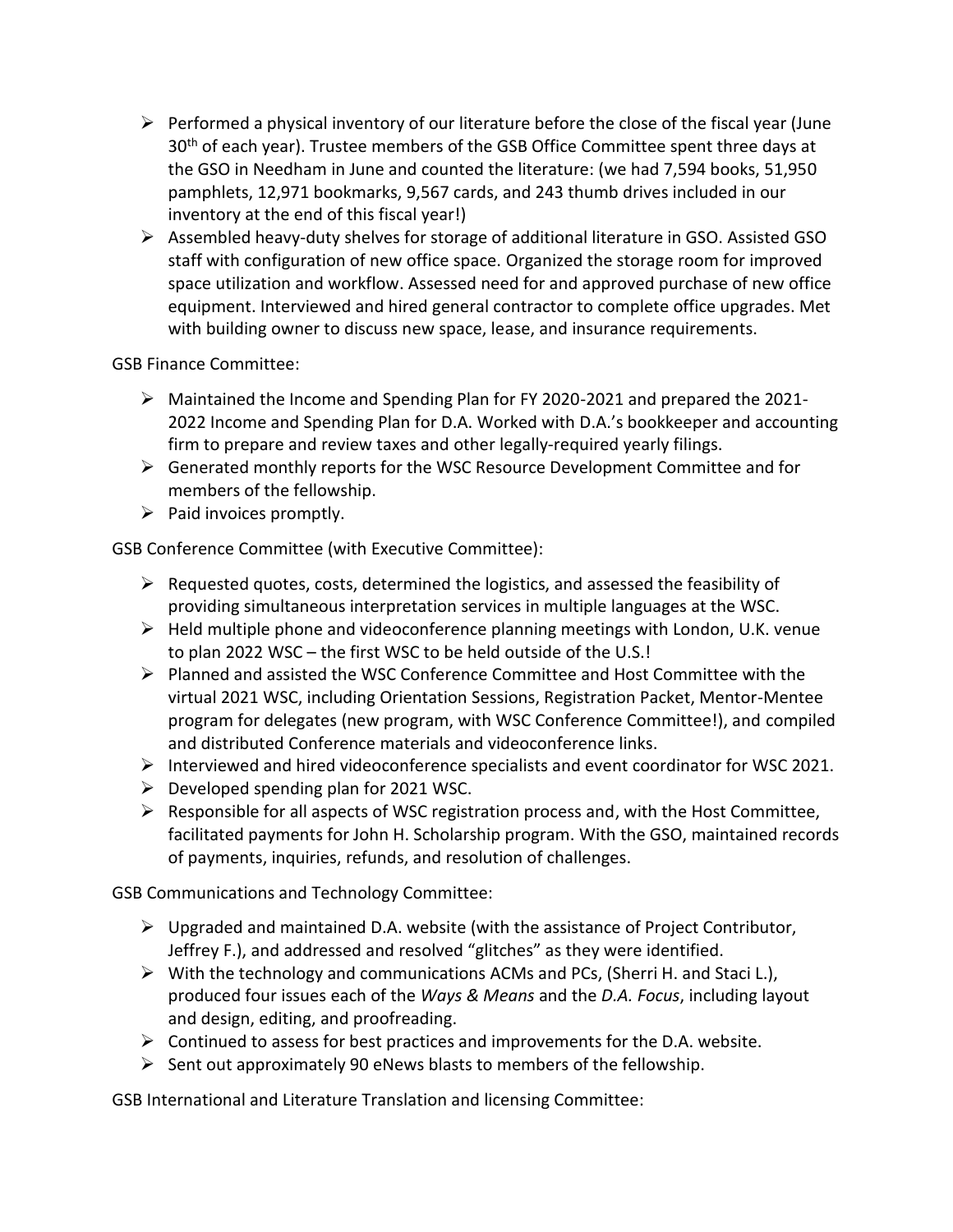- $\triangleright$  With the ACM and PCs for International and Literature Translations and Licensing, (Christine S. and Rody D.), worked with members outside the U.S. on literature translations and licensing projects in languages other than English.
- $\triangleright$  Assisted WSC International Committee to look for ways to provide literature for groups outside the U.S. who have difficulty getting D.A. literature.
- $\triangleright$  Hosted two "listening calls" for members outside the U.S.

GSB Public Information Committee:

- $\triangleright$  With our ACM for Public Information (Siobhan K.) responded to requests for interviews by members of the media (newspaper, radio, TV, podcasts).
- ➢ With ACM, facilitated Media Contact Training for D.A. members.

GSB Nominations and Procedures Committee

- $\triangleright$  Interviewed candidates for the General Service Board, Appointed Committee Member, and Project Contributor.
- $\triangleright$  Implemented a streamlined online application process for GSB and ACM applicants.
- $\triangleright$  Developed credit card questionnaire for Class A trustee and ACM applicants.
- $\triangleright$  Encouraged members to consider opportunities at the world service level.

GSB Literature Publications and Literature Services Committees:

- ➢ With the Literature Services ACMs (Janet S. and Rachel A.), reviewed and edited literature projects, including the *Step Study Guide for D.A. and BDA,* the first draft chapters (in progress) of D.A.'s Basic Text, and D.A.'s meditation book.
- $\triangleright$  Collated all D.A. Conference-approved literature and formatted for electronic versions during COVID-19 pandemic. Investigated options for publication with multiple vendors, assessed pricing structure, and implemented process for print-on-demand. Arranged for D.A. literature to become available electronically. Continue to assess options for publishing with multiple vendors.
- ➢ Hired and wrote contracts for writers, copy editors, layout and design, and proofreaders for D.A. literature projects.
- ➢ Investigated options for publication of *Step Study Guide for D.A. and BDA.* Proceeded with publication for print-on-demand, available worldwide (in many, but not all, locations), as well as ordering copies for the GSO.
- ➢ Applied for new copyright for *Step Study Guide for D.A. and BDA.*

These are some of the projects that we are responsible for addressing as a "working board." It is a team approach, with the participation of trustees, appointed committee members, project contributors, employees, special workers, and professional consultants.

# **"Life on Life's Terms"**

The 2020-2021 Conference year certainly presented its challenges. Most face-to-face meetings were shuttered and became virtual – either on a videoconference platform or by phone.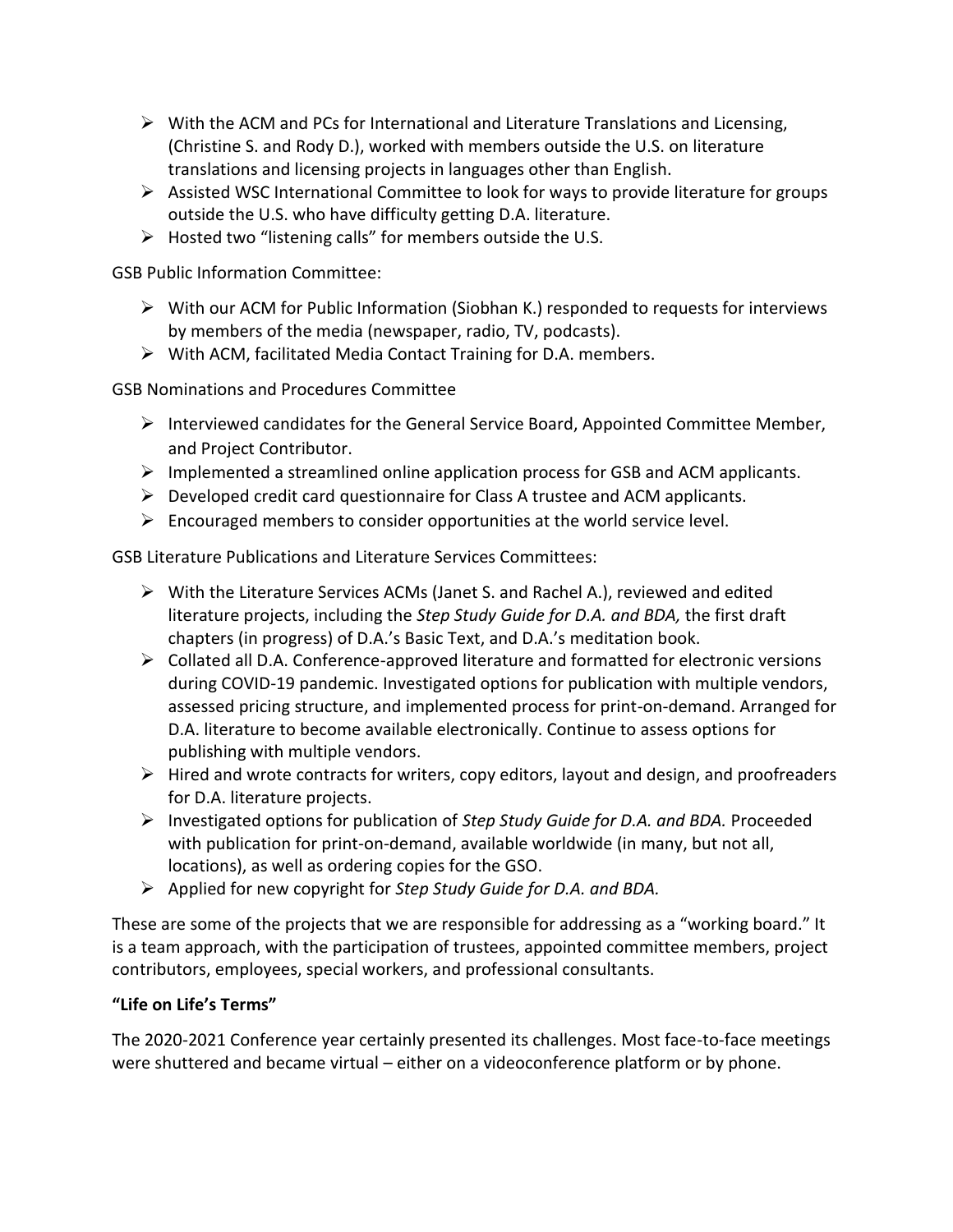As HP would have it, there were some "silver linings" that emerged during the pandemic. Newcomers and longer-term members were able to attend virtual meetings hosted all over the world, many of which continue today, providing a new look for a "home group."

Because of the pandemic, we held our first virtual World Service Conference in 2020. This enabled more members from outside the U.S. to attend the WSC. Even more non-U.S. delegates, (thirty, from nine different countries), are at this virtual WSC, which includes the most total delegates ever, 169, to attend a World Service Conference.

We hope to resume in-person in 2022, with our first World Service Conference outside the U.S. In will be hosted by the U.K. Intergroup in London, in August 2022. We are truly becoming an international fellowship!

# **Generosity**

As you will hear in the next report from our Treasurer, D.A. members have responded with generous financial support over the past year.

We have added line items in our 2021-22 Income and Spending Plan to support the mission of D.A., including increases in spending for public information and outreach. We are assessing for opportunities to hire special workers to serve additional needs of the fellowship. We cannot let D.A. continue to be one of the "best kept secrets" in 12 Step recovery.

We trust that our members will continue this spirit of generosity with Seventh Tradition contributions.

One example of an idea that was generated during committee work at the WSC came from the WSC Resource Development Committee. Several years ago, the RDC proposed "Lucky 7<sup>th</sup>," a 7<sup>th</sup> Tradition monthly event encouraging members and groups who are able, within their spending plans, to contribute \$7 to the GSO on the  $7<sup>th</sup>$  of every month.

This small action can have a great impact. If 1,000 groups and members participate, it would result in a monthly increase in contributions of \$7,000, and a yearly increase of \$84,000 USD.

Let's continue our practice of generous financial support for the fellowship – and thank you!

### **Challenges and Solutions**

D.A has weathered plenty of controversy over the years.

This year, as in other years, members wrote Issues and Concerns expressing concern for the fellowships' lack of focus on D.A.'s primary purpose of not incurring unsecured debt and disregard of the Traditions.

This group of delegates will be asked to evaluate sensitive and difficult issues. Some of these may be related to how we come to D.A. and how we recover in this voluntary, spiritual, 12 Step program. There may be differences of opinion about D.A.'s primary purpose of not incurring unsecured debt, the relevance of the Traditions, and what constitute "inside" and "outside" issues.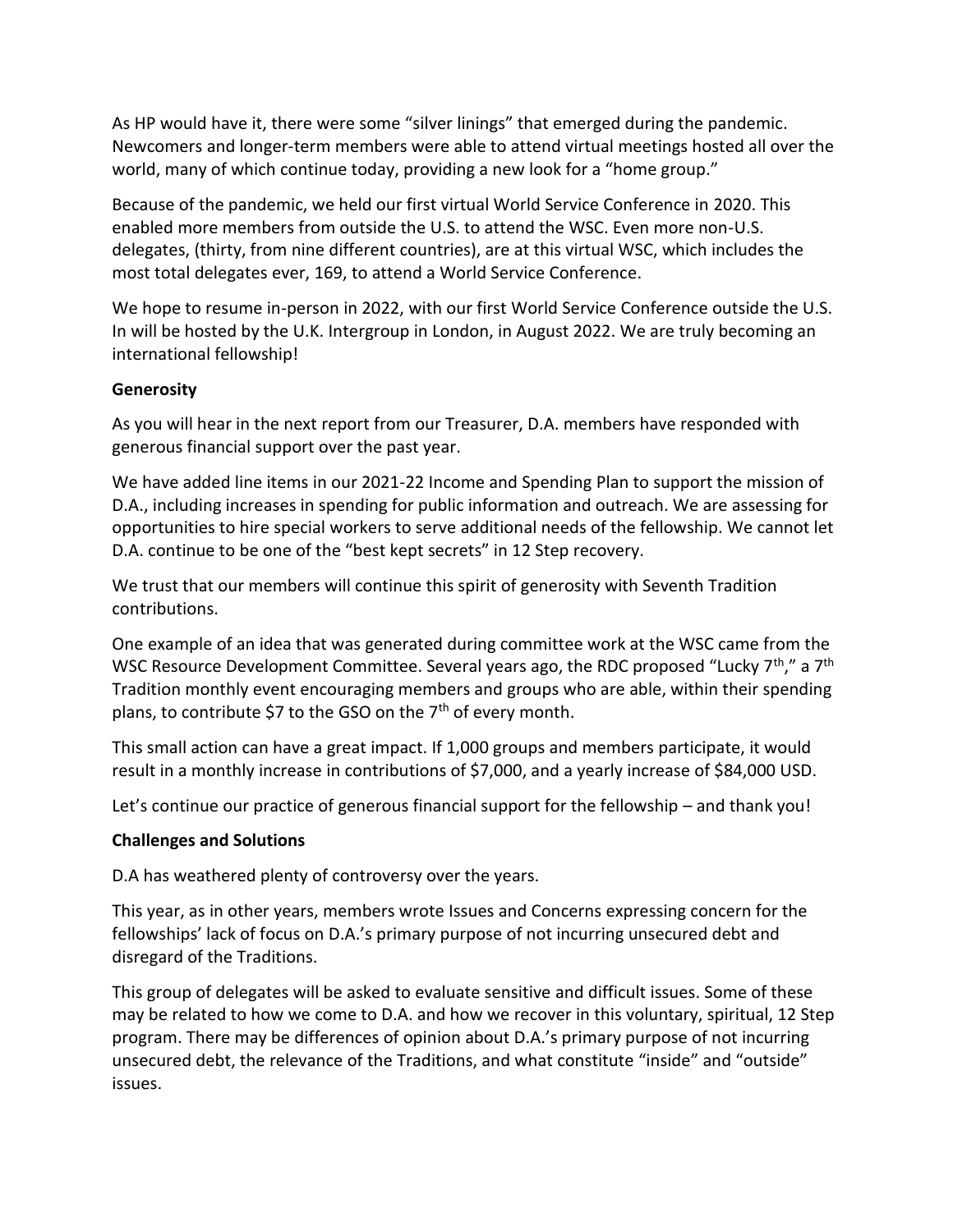One member, in writing their Issue and Concern, quoted A.A.'s Bill W., speaking about the Traditions: "May we never forget that without permanent unity we can offer little lasting relief to the scores of thousands yet to join us in their quest for freedom." The Traditions guide us in our relationships with other members of the fellowship to promote unity and inclusion for all who seek recovery from compulsive debting.

Harsh and hurtful words have been exchanged among some members during this past year.

If we cannot be civil and respectful with one another, we have lost our way. We have no common ground. If we cannot communicate within the framework of the Twelve Traditions, then we don't have a common language.

One trusted servant shared, "I'm so sad that some members are paying such consequences for things that could have been settled through communication, HP, prayer, and the need for human connection and understanding, rather than what looks and feels like so much hatred, exclusion, separation, and lack of the willingness or want for better understanding of facts or feelings."

Our hope for all who seek relief and recovery from incurring new unsecured debt is that we will find refuge in D.A. Our hope for our work together this year is that we can come with humility and respect for all others in love and service.

In 2008, the board chair wrote, "Without accepting that we are compulsive debtors who need to stop debting to deal effectively with the disease's symptoms, our Fellowship will never reap the real rewards of recovery."

They continued, "Our individual recovery depends on the unity we share in our groups and here at this Conference. Let's do all we can to focus our service work on carrying the message to the debtor who still suffers…Let's balance our interest in underearning, prosperity, and visions with renewed commitment to the basics: the Steps, Sponsorship, the Traditions, and Service. We are the ones who can do this, here at this Conference. The work that we do here ensures that the D.A. program will be here for those who need it, whenever they need it."

I am so grateful to be able to give back to the fellowship that saved my life. D.A. was here when I really needed it. Recovery and service in D.A. can be challenging, but it has rewarded me with ongoing awareness, gratitude, and serenity that I never dreamed was possible.

When I first came to D.A. I thought it was all about the money, and no matter how much I had  $-$ I felt like it would never be enough. I now define recovery as being humbly aware of and grateful for the abundance my Higher Power has already provided. By working the Steps, that god-sized hole of feeling like I never am and never have enough has been filled with the spiritual solution of recovery available to us in D.A.

Being of service has been an integral part of my D.A. recovery. Service really is the secret. I try to "just say yes" when asked, with the caveat that my greatest form of service is to not incur